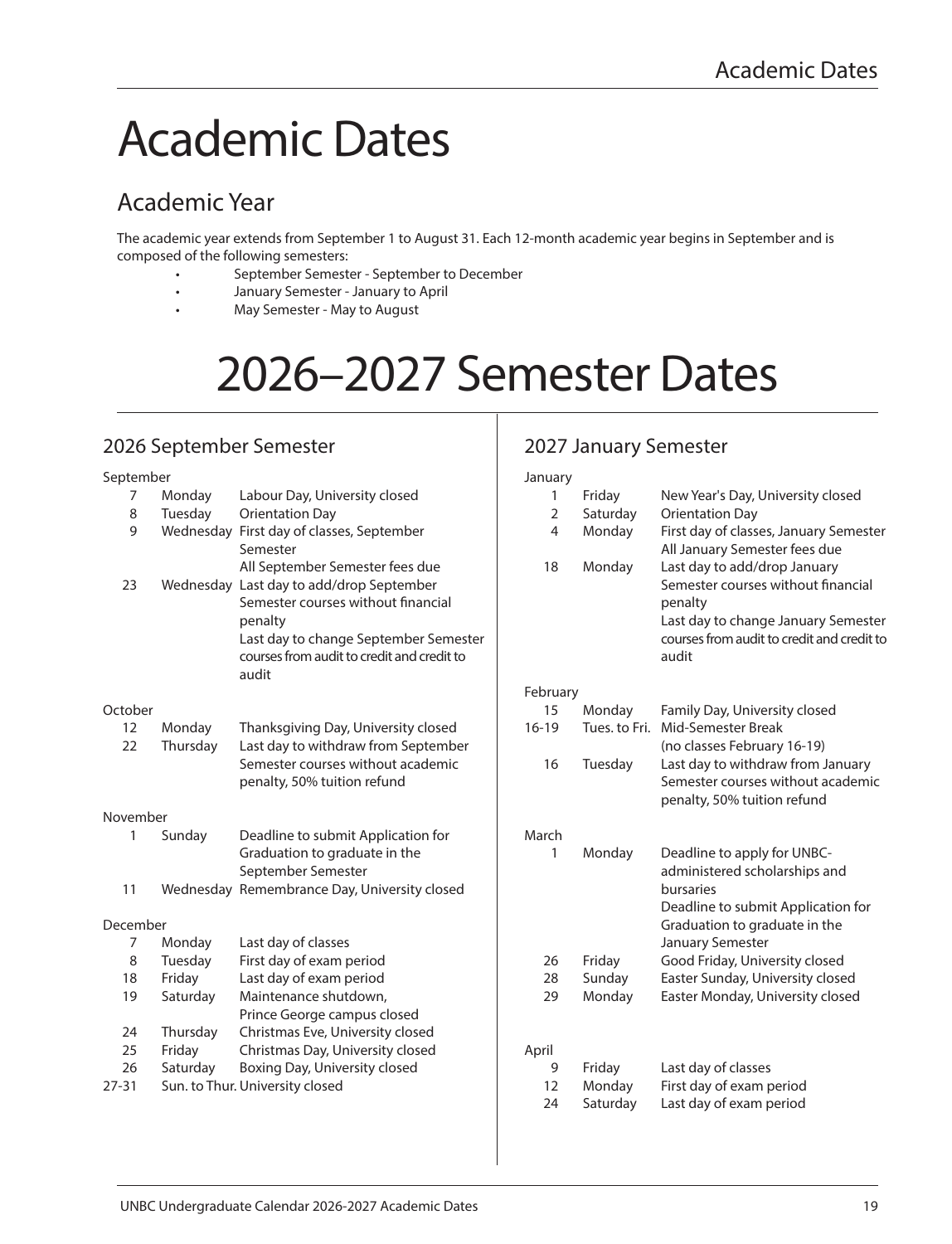### 2027 May Semester and 2027 Spring Intersession

| May |      |                |                                                                                                                                      |
|-----|------|----------------|--------------------------------------------------------------------------------------------------------------------------------------|
|     | 3    | Monday         | First day of classes, May Semester and<br>Spring Intersession<br>All May Semester fees due, including<br>Spring/Summer Intersessions |
|     | 7    | Friday         | *Last day to add/drop Spring<br>Intersession courses without financial<br>penalty                                                    |
|     | 17   | Monday         | Last day to add/drop May Semester<br>courses without financial penalty                                                               |
|     |      |                | Last day to change May Semester<br>courses from audit to credit<br>and credit to audit                                               |
|     | 20   | Thursday       | *Last day to withdraw from Spring<br>Intersession courses without academic<br>penalty, 50% tuition refund                            |
|     | 24   | Monday         | Victoria Day, University closed                                                                                                      |
|     | 28   | Friday         | Convocation Day (Prince George<br>campus)                                                                                            |
|     | June |                |                                                                                                                                      |
|     | 11   | Friday         | Last day of classes, Spring Intersession                                                                                             |
|     | 14   | Monday         | First day of exam period, Spring<br>Intersession                                                                                     |
|     | 15   | Tuesday        | Last day to withdraw from May<br>Semester courses without academic<br>penalty, 50% tuition refund                                    |
|     | 18   | Friday         | Last day of exam period, Spring<br>Intersession                                                                                      |
|     |      | 21 June-2 July | Mid-Semester Break (no classes June 21-<br>July 2)                                                                                   |
|     | 26   | Saturday       | Maintenance shutdown, Prince George<br>campus closed                                                                                 |
|     | 30   |                | Wednesday Recommended deadline to apply for<br>the BC Student Assistance Program (BC<br><b>Student Loans)</b>                        |

## 2027 May Semester continued and 2027 Summer Intersession

#### July 1 Thursday Canada Day, University closed 5 Monday First day of classes, Summer Intersession 9 Friday \*Last day to add/drop Summer Intersession courses without financial penalty 15 Thursday Deadline to submit Application for Graduation to graduate in the May semester 22 Thursday Last day to withdraw from Summer Intersession courses without academic penalty, 50% tuition refund August 2 Monday BC Day, University closed 13 Friday Last day of classes, May Semester and Summer Intersession 16 Monday First day of exam period, May Semester and Summer Intersession

20 Friday Last day of exam period, May Semester and Summer Intersession

\*For condensed courses, the last day to withdraw (50% tuition refund) is indicated in the course-specific documentation.

# 2026 – 2027 Senate Dates

September 23, 2026 **January 27, 2027** May 26, 2027 October 28, 2026 February 24, 2027 June 23, 2027 November 25, 2026 **March 24, 2027** August 25, 2027

April 28, 2027